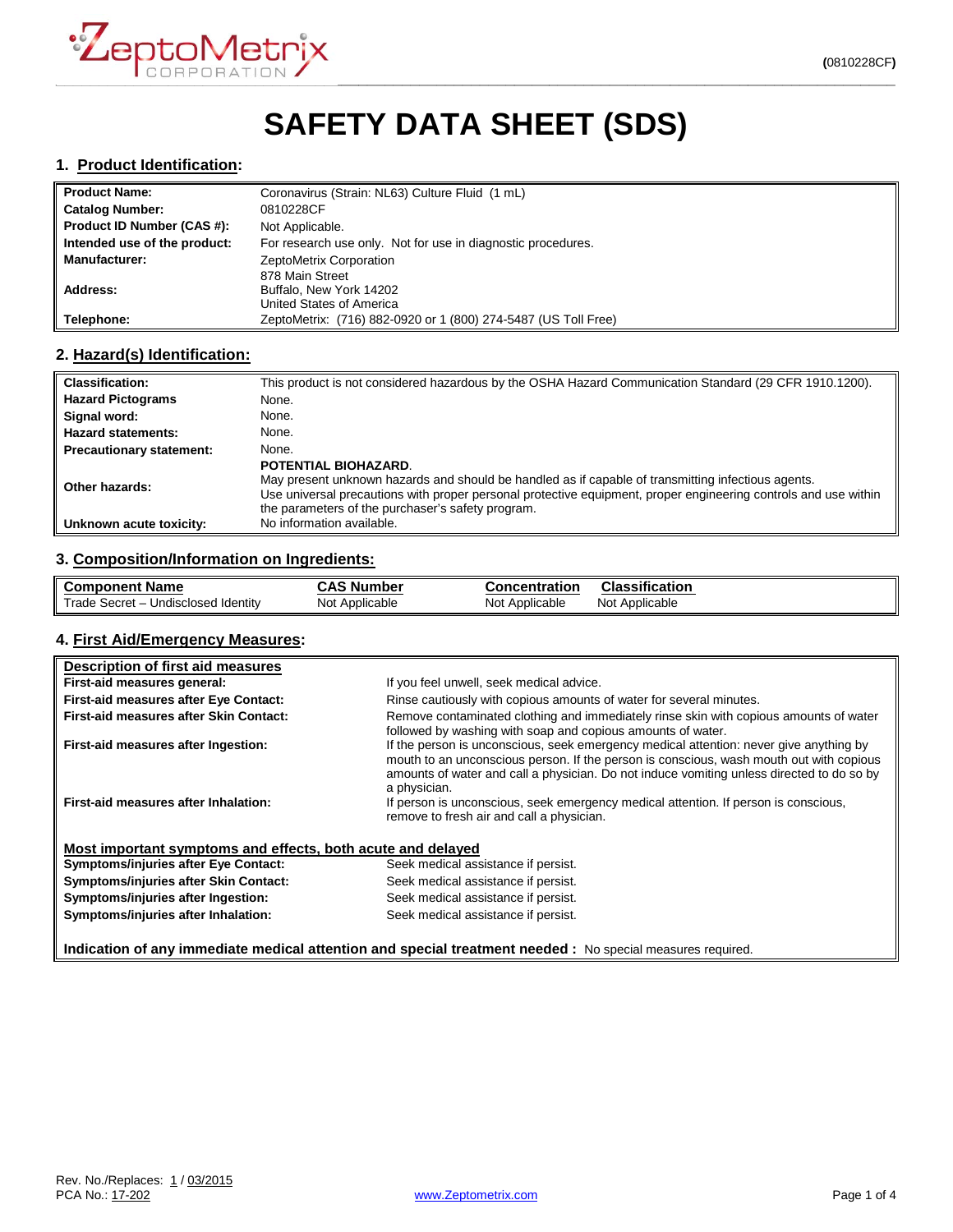

| <b>Extinguishing Media</b>                            |                                                                                            |
|-------------------------------------------------------|--------------------------------------------------------------------------------------------|
| Suitable extinguishing media:                         | Use an extinguishing agent suitable for the surrounding area.                              |
| Unsuitable extinguishing media:                       | Use an extinguishing agent suitable for the surrounding area.                              |
| Special hazards arising from the substance or mixture |                                                                                            |
| Fire hazard:                                          | No known hazards.                                                                          |
| <b>Explosion hazard:</b>                              | No known hazards.                                                                          |
| <b>Reactivity:</b>                                    | No known hazards.                                                                          |
| <b>Advice for firefighters</b>                        |                                                                                            |
| <b>Firefighting instructions:</b>                     | Exercise caution when fighting a fire.                                                     |
| Protection during firefighting:                       | Firefighters should wear protective gear. Do not enter fire area without proper protective |
|                                                       | equipment, including respiratory protection.                                               |

## **6. Accidental Release Measures:**

| Personal precautions, protective equipment and emergency procedures |                                                                                  |  |
|---------------------------------------------------------------------|----------------------------------------------------------------------------------|--|
| <b>General measures:</b>                                            | Use appropriate personal protective equipment (PPE) and appropriate laboratory   |  |
|                                                                     | procedures.                                                                      |  |
|                                                                     |                                                                                  |  |
| For non-emergency personnel                                         |                                                                                  |  |
| <b>Protective equipment:</b>                                        | Use appropriate personal protective equipment (PPE).                             |  |
| <b>Emergency procedures:</b>                                        | Use appropriate emergency laboratory procedures.                                 |  |
|                                                                     |                                                                                  |  |
| For emergency responders                                            |                                                                                  |  |
| <b>Protective equipment:</b>                                        | Use appropriate personal protective equipment (PPE).                             |  |
| <b>Emergency procedures:</b>                                        | Use appropriate emergency procedures.                                            |  |
|                                                                     |                                                                                  |  |
| Methods and material for containment and cleaning up                |                                                                                  |  |
| For containment:                                                    | Contain material in accordance to State and Federal regulations.                 |  |
| Methods for cleaning up:                                            | Follow and dispose of material in accordance to State and Federal waste disposal |  |
|                                                                     | regulations.                                                                     |  |
|                                                                     |                                                                                  |  |

## **7. Handling and Storage:**

| Precautions for safe handling: | Handle in accordance with all Biosafety Level 2 procedures. Please reference the 5 <sup>th</sup><br>edition of Biosafety in Microbiological and Biomedical Laboratories (BMBL) for a detailed<br>discussion on biological safety<br>(http://www.cdc.gov/biosafety/publications/bmbl5/index.htm). |
|--------------------------------|--------------------------------------------------------------------------------------------------------------------------------------------------------------------------------------------------------------------------------------------------------------------------------------------------|
| <b>Storage conditions:</b>     | Keep container closed when not in use. Do not store in a frost-free freezer.                                                                                                                                                                                                                     |
| Incompatible products:         | No Data Available.                                                                                                                                                                                                                                                                               |
| Incompatible materials:        | No Data Available.                                                                                                                                                                                                                                                                               |
| Storage:                       | Recommended storage temperature -65°C.                                                                                                                                                                                                                                                           |

## **8. Exposure Controls and Personal Protection:**

| Appropriate engineering controls:<br><b>Personal Protective Equipment:</b> | Use universal precautions. Product may present unknown biohazard.<br>Use laboratory coat, protective gloves, safety glasses and suitable protective clothing. |
|----------------------------------------------------------------------------|---------------------------------------------------------------------------------------------------------------------------------------------------------------|
| Pictograms:                                                                |                                                                                                                                                               |
| <b>Eye/Face protection:</b>                                                | Wear in accordance with good laboratory practices and safety procedures.                                                                                      |
| Skin and body protection:                                                  | Wear in accordance with good laboratory practices and safety procedures.                                                                                      |
| <b>Respiratory protection:</b>                                             | Wear in accordance with good laboratory practices and safety procedures.                                                                                      |
| Hand protection:                                                           | Wear in accordance with good laboratory practices and safety procedures.                                                                                      |
| <b>Mechanical protection:</b>                                              | Wear in accordance with good laboratory practices and safety procedures.                                                                                      |
| <b>Special work practices:</b>                                             | Follow purchaser's safety program.                                                                                                                            |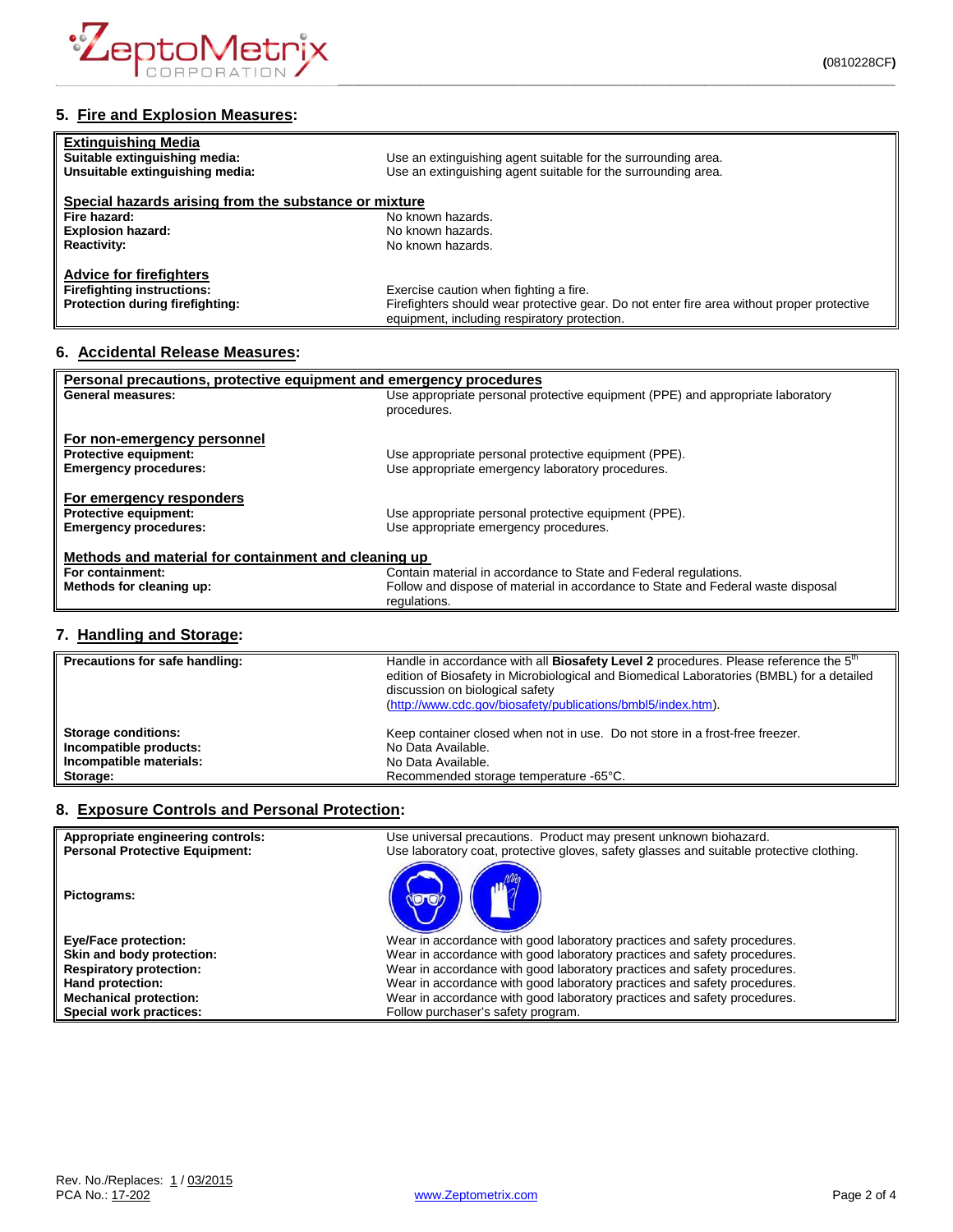

# **9. Physical and Chemical Properties:**

| <b>Physical State:</b>                        | Liquid at room temperature.                 |
|-----------------------------------------------|---------------------------------------------|
| Appearance/color:                             | Light pink, orange, or yellow-ish in color. |
| Odor:                                         | No Data Available.                          |
| Odor threshold:                               | No Data Available.                          |
| pH:                                           | No Data Available.                          |
| Melting point/freezing point:                 | No Data Available.                          |
| <b>Boiling point:</b>                         | No Data Available.                          |
| Flash point:                                  | No Data Available.                          |
| <b>Evaporation rate:</b>                      | No Data Available.                          |
| Flammability:                                 | No Data Available.                          |
| Upper/lower flammability or explosive limits: | No Data Available.                          |
| Vapor pressure:                               | No Data Available.                          |
| Vapor density:                                | No Data Available.                          |
| <b>Relative density:</b>                      | No Data Available.                          |
| Solubility(ies):                              | No Data Available.                          |
| <b>Partition coefficient:</b>                 | No Data Available.                          |
| Auto-ignition temperature:                    | No Data Available.                          |
| <b>Decomposition temperature:</b>             | No Data Available.                          |
| Viscosity:                                    | No Data Available.                          |
| Other information:                            | May settle. Mix gently before use.          |

# **10. Stability and Reactivity:**

| <b>Reactivity:</b>                  | No Data Available.                                                                                      |
|-------------------------------------|---------------------------------------------------------------------------------------------------------|
| Chemical stability:                 | The product is stable.                                                                                  |
| Possibility of hazardous reactions: | Under normal conditions of storage and use, hazardous reactions will not occur.                         |
| <b>Conditions to avoid:</b>         | No Data Available.                                                                                      |
| Incompatible materials:             | No Data Available.                                                                                      |
| Hazardous decomposition products:   | Under normal conditions of storage and use, hazardous decomposition products should<br>not be produced. |

## **11. Toxicological Information:**

| <b>Skin corrosion/irritation:</b>                   | No Data Available. |
|-----------------------------------------------------|--------------------|
| Eye damage/irritation:                              | No Data Available. |
| <b>Respiratory damage/irritation:</b>               | No Data Available. |
| Ingestion damage/irritation:                        | No Data Available. |
| Specific target organ toxicity (single exposure):   | No Data Available. |
| Specific target organ toxicity (repeated exposure): | No Data Available. |
| <b>Numerical measure of toxicity:</b>               | No Data Available. |
| Symptoms/injuries after skin contact:               | No Data Available. |
| Symptoms/injuries after eye contact:                | No Data Available. |
| Symptoms/injuries after inhalation:                 | No Data Available. |
| Symptoms/injuries after ingestion:                  | No Data Available. |

#### **12. Ecological Information:**

| Ecotoxicity:                      | No Data Available. |
|-----------------------------------|--------------------|
| Persistence and degradability:    | No Data Available. |
| <b>Bioaccumulative potential:</b> | No Data Available. |
| Mobility in soil:                 | No Data Available. |
| Other adverse effects:            | No Data Available. |

#### **13. Disposal Information:**

| ML<br>oв.<br>50<br>- - | State<br>and<br>local<br>1.0 <sub>m</sub><br>- -<br>$\overline{a}$<br>- 스<br>י הווה<br>.00<br>,,,<br>. Ir<br>~<br>$\epsilon$<br>.ore<br>$\overline{\phantom{a}}$<br>$\sim$<br>ы.<br>-<br>.107<br>৴౹៶<br>วเเ<br><b>EULDI</b> 13.<br>.<br>. . |
|------------------------|---------------------------------------------------------------------------------------------------------------------------------------------------------------------------------------------------------------------------------------------|
|                        |                                                                                                                                                                                                                                             |

# **14. Transport Information:**

| UN number                                                            | UN3373                                    |
|----------------------------------------------------------------------|-------------------------------------------|
| UN proper shipping name                                              | Biological Substance, Category B.         |
| <b>Hazard Class</b>                                                  | 6.2                                       |
| Packing group                                                        | None.                                     |
| <b>Environmental hazards</b>                                         | No data available.                        |
| <b>Transport in bulk</b><br>(According to MARPOL 73/78 and IBC Code) | Packing Instruction: P650                 |
| <b>Special precautions</b>                                           | May require Biosafety Level 2 Laboratory. |

[www.Zeptometrix.com](http://www.zeptometrix.com/) example and the property of 4